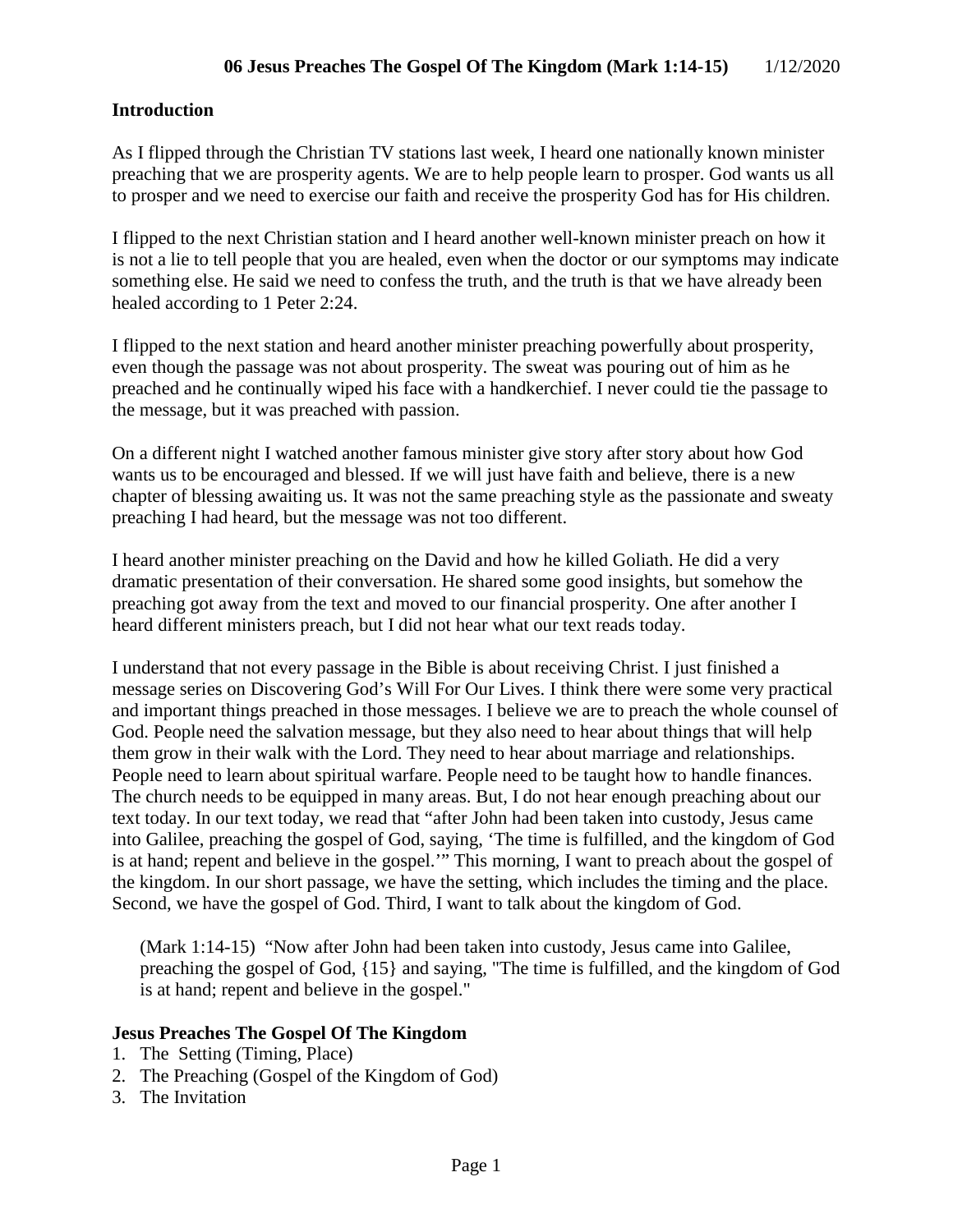# **1. The Setting**

Our passage begins today with John being taking into custody. John began his ministry before Jesus. He had gone out into the wilderness and was preaching the baptism of repentance. Jesus went to John to get baptized and it was at that time that the Holy Spirit came down and rested on Jesus. At Jesus' baptism, God spoke and identified Jesus as His Son, whom He was well pleased. It was the coronation of Jesus, the Messianic King that they had been waiting for.

After Jesus was baptized, He was led into the wilderness to be tempted for forty days. After He had fasted and gone through every temptation, Jesus began to gather disciples. Jesus and His disciples then went into the land of Judea and they were also baptizing people. In John 3:22-30 we find that Jesus went into the land of Judea and was spending time with them and baptizing. John was also baptizing in Aenon, near Salim, because there was much water there. In verse 24, we see that John had not yet been thrown into prison. People went to John and told him that people were going to Jesus to be baptized, and he replied, "He must increase, but I must decrease." John knew that he was not the Messiah, and that Jesus was the Messiah. John had been sent to prepare the way and that Jesus' must increase and his own ministry had to decrease. John's ministry ended abruptly by John being taking into custody.

(John 3:22-30) "After these things Jesus and His disciples came into the land of Judea, and there He was spending time with them and baptizing. {23} John also was baptizing in Aenon near Salim, because there was much water there; and *people* were coming and were being baptized— {24} for John had not yet been thrown into prison. {25} Therefore there arose a discussion on the part of John's disciples with a Jew about purification. {26} And they came to John and said to him, "Rabbi, He who was with you beyond the Jordan, to whom you have testified, behold, He is baptizing and all are coming to Him." {27} John answered and said, "A man can receive nothing unless it has been given him from heaven. {28} "You yourselves are my witnesses that I said, 'I am not the Christ,' but, 'I have been sent ahead of Him.' {29} "He who has the bride is the bridegroom; but the friend of the bridegroom, who stands and hears him, rejoices greatly because of the bridegroom's voice. So this joy of mine has been made full. {30} "He must increase, but I must decrease."

In Matthew 14:3-5, we are told why John was taken into custody. (See also Mark 6:17-20.) John had told Herod that he should not have taken his brother's wife, Herodias. John preached repentance to everyone, regardless of their political position. Some people responded by repenting and getting baptized. Herod responded by having John arrested and put into prison.

(Matt 14:3-5) "For when Herod had John arrested, he bound him and put him in prison because of Herodias, the wife of his brother Philip. {4} For John had been saying to him, "It is not lawful for you to have her." {5} Although Herod wanted to put him to death, he feared the crowd, because they regarded John as a prophet."

So, after John had been taken into custody, Jesus went into Galilee and began preaching. Jesus' family was in Nazareth, so He had gone down south through Samaria and was in the Aenon and Salim area. Now, Jesus went north from there up to Galilee. In our text next week, Jesus will be picking up some disciples along the Sea of Galilee. Notice that Jesus and His disciples were baptizing and He had not yet gone up to the Sea of Galilee. Jesus had other disciples before He picked up Peter and Andrew and the ones from Galilee. Jesus was going to settle in Capernaum, which is on the western, northwestern side of the Sea of Galilee.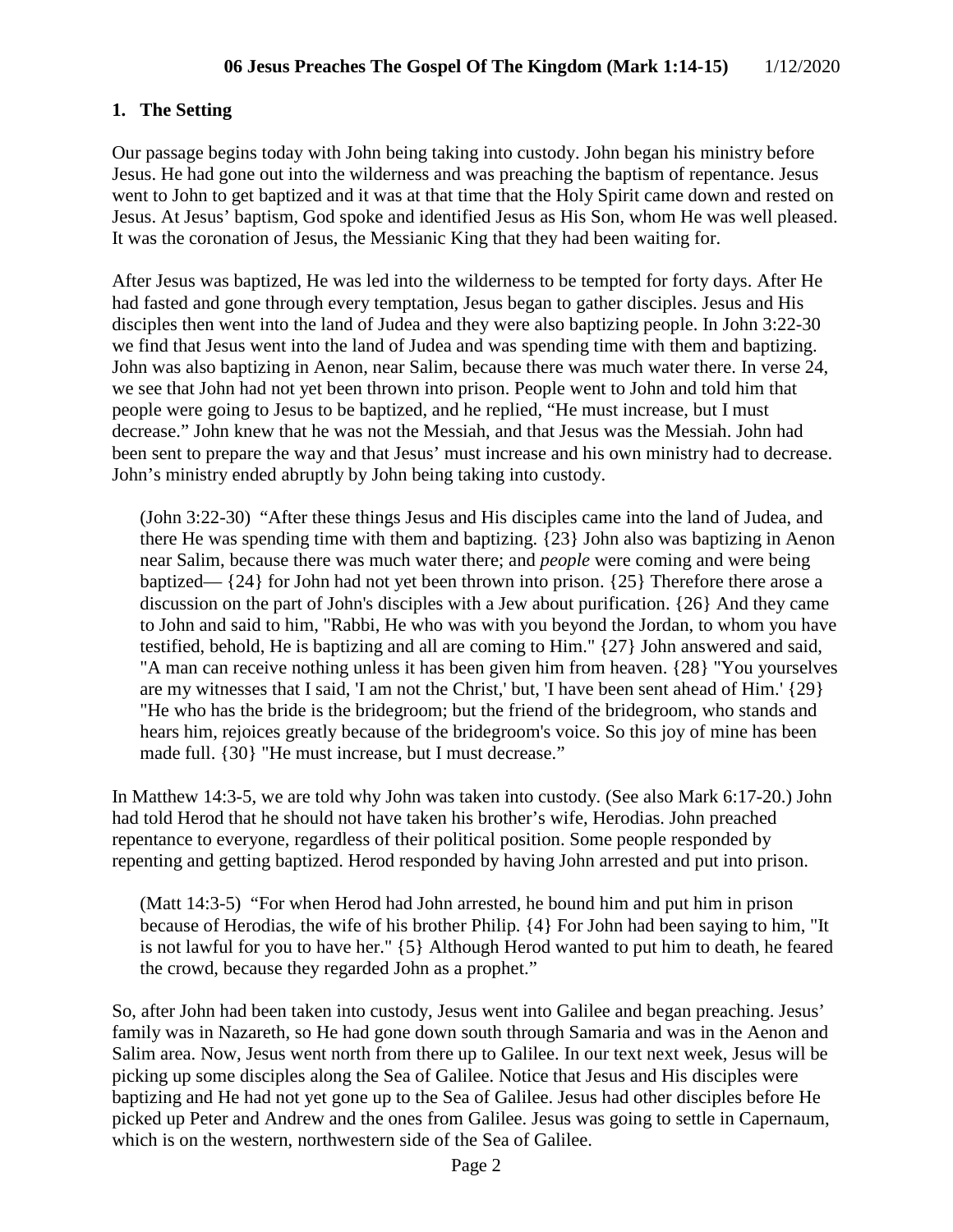# **2. The Preaching**

What does Jesus do when He came into Galilee? We find that He is preaching the gospel of God. In Matthew 4:23, we read that Jesus was going throughout all Galilee, teaching in their synagogues and proclaiming the gospel of the kingdom, and healing every kind of disease and every kind of sickness among the people. The gospel of God and the gospel of the kingdom are one and the same. There are not two different gospels. Sometimes the gospel is simply referred to as the gospel, and sometimes it is referred to as the gospel of God or the gospel of the kingdom. I am going to talk about both the gospel and the kingdom.

(Mark 1:14-15) "Now after John had been taken into custody, Jesus came into Galilee, preaching the gospel of God, {15} and saying, "The time is fulfilled, and the kingdom of God is at hand; repent and believe in the gospel."

(Matt 4:23) "Jesus was going throughout all Galilee, teaching in their synagogues and proclaiming the gospel of the kingdom, and healing every kind of disease and every kind of sickness among the people."

A couple of weeks ago I taught about the Gentile and Jewish understanding of the word gospel. It was good news, particularly about the coming of a new king. Our text today ties into that line of thought. Jesus came preaching the gospel of God, saying, "The time is fulfilled, and the kingdom of God is at hand; repent and believe in the gospel." There was a clear connection between the gospel and the kingdom of God.

In our Relational Evangelism training on Friday nights, I spent one message on the gospel message. Those that are interested can either listen or get the transcript of that message. This morning I just want to take a quick look at the gospel message and I will use Paul's first letter to the Corinithians. Let me read the first eleven verses of 1 Corinthians 15.

(1 Cor 15:1-11) "Now I make known to you, brethren, the gospel which I preached to you, which also you received, in which also you stand, {2} by which also you are saved, if you hold fast the word which I preached to you, unless you believed in vain. {3} For I delivered to you as of first importance what I also received, that Christ died for our sins according to the Scriptures, {4} and that He was buried, and that He was raised on the third day according to the Scriptures, {5} and that He appeared to Cephas, then to the twelve. {6} After that He appeared to more than five hundred brethren at one time, most of whom remain until now, but some have fallen asleep; {7} then He appeared to James, then to all the apostles; {8} and last of all, as to one untimely born, He appeared to me also. {9} For I am the least of the apostles, and not fit to be called an apostle, because I persecuted the church of God. {10} But by the grace of God I am what I am, and His grace toward me did not prove vain; but I labored even more than all of them, yet not I, but the grace of God with me. {11} Whether then *it was* I or they, so we preach and so you believed."

In verse three Christ died for our sins according to the Scriptures. We recognize that all of us have sinned. Paul also shared that in Romans 3:23, where he wrote, "for all have sinned and fall short of the glory of God. In Isaiah 53:6 the prophet wrote that all of us like sheep have gone astray, but that the Lord has caused the iniquity of us all to fall on Him. He said the Messiah would bear our griefs, carry our sorrows, and would be pierced for our transgressions, and be crushed for iniquities. We have all sinned and Christ died for our sins.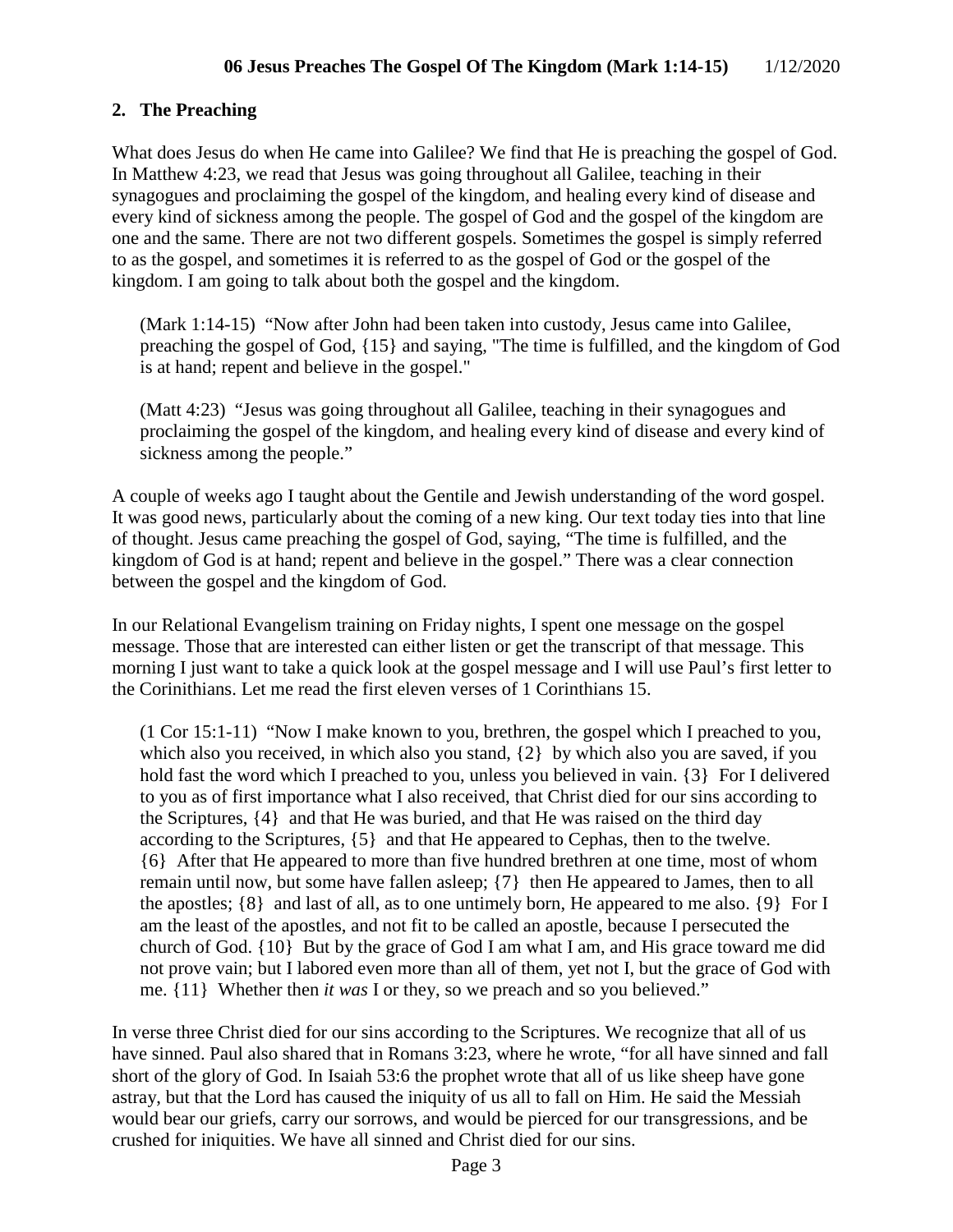(Rom 3:23) "for all have sinned and fall short of the glory of God,"

(Isa 53:4-6) "Surely our griefs He Himself bore, And our sorrows He carried; Yet we ourselves esteemed Him stricken, Smitten of God, and afflicted. {5} But He was pierced through for our transgressions, He was crushed for our iniquities; The chastening for our well-being *fell* upon Him, And by His scourging we are healed. {6} All of us like sheep have gone astray, Each of us has turned to his own way; But the LORD has caused the iniquity of us all To fall on Him."

What was the consequence of our sins? Why did the Lord need to die for our sins? It goes back to Genesis 2. When the Lord put Adam in the garden, He told him that he could eat from any tree in the garden except the tree of the knowledge of good and evil. He said if he ate from that tree he would surely die. And, Adam ate from that tree and there was a spiritual death. His sins separated Him from God. There was a physical death that came later, but there was an instantaneous spiritual separation from God. He was no longer covered with God's glory, and he and Eve recognized that they were naked, and they were also ashamed. In Romans 6:23 Paul wrote that the wages of sin is death. That is the message that God promised Adam, "in the day that you eat from it you will surely die." Our sins have earned us death, a spiritual death.

(Gen 2:16-17) "The LORD God commanded the man, saying, "From any tree of the garden you may eat freely; {17} but from the tree of the knowledge of good and evil you shall not eat, for in the day that you eat from it you will surely die."

(Rom 6:23) "For the wages of sin is death, but the free gift of God is eternal life in Christ Jesus our Lord."

Isaiah wrote about this separation. In Isaiah 59:2, he said, "Your iniquities have made a separation between you and your God." God is a holy God and when Adam sinned, he was no longer holy and could not be in the presence of a holy God. His sin separated him from a holy God. All of us like sheep have gone astray. All of us have sinned and fallen short of the glory of God. Since God created us to have fellowship with Him, He created a plan to redeem us and to forgive us.

(Isa 59:2) "But your iniquities have made a separation between you and your God, and your sins have hidden *His* face from you so that He does not hear."

The next part of the gospel that Paul preached to the Corinthians was that Christ was buried and raised from the dead on the third day. The death, burial, and resurrection is a critical part of the gospel message. Paul said that this happened on the third day according to the Scriptures. David prophesied in Psalm 16:10 that God would not abandon the Messiah's soul in Sheol, the place of the dead, or allow the Messiah's body to undergo decay.

(1 Cor 15:4) "and that He was buried, and that He was raised on the third day according to the Scriptures."

(Ps 16:10) "For You will not abandon my soul to Sheol; Nor will You allow Your Holy One to undergo decay."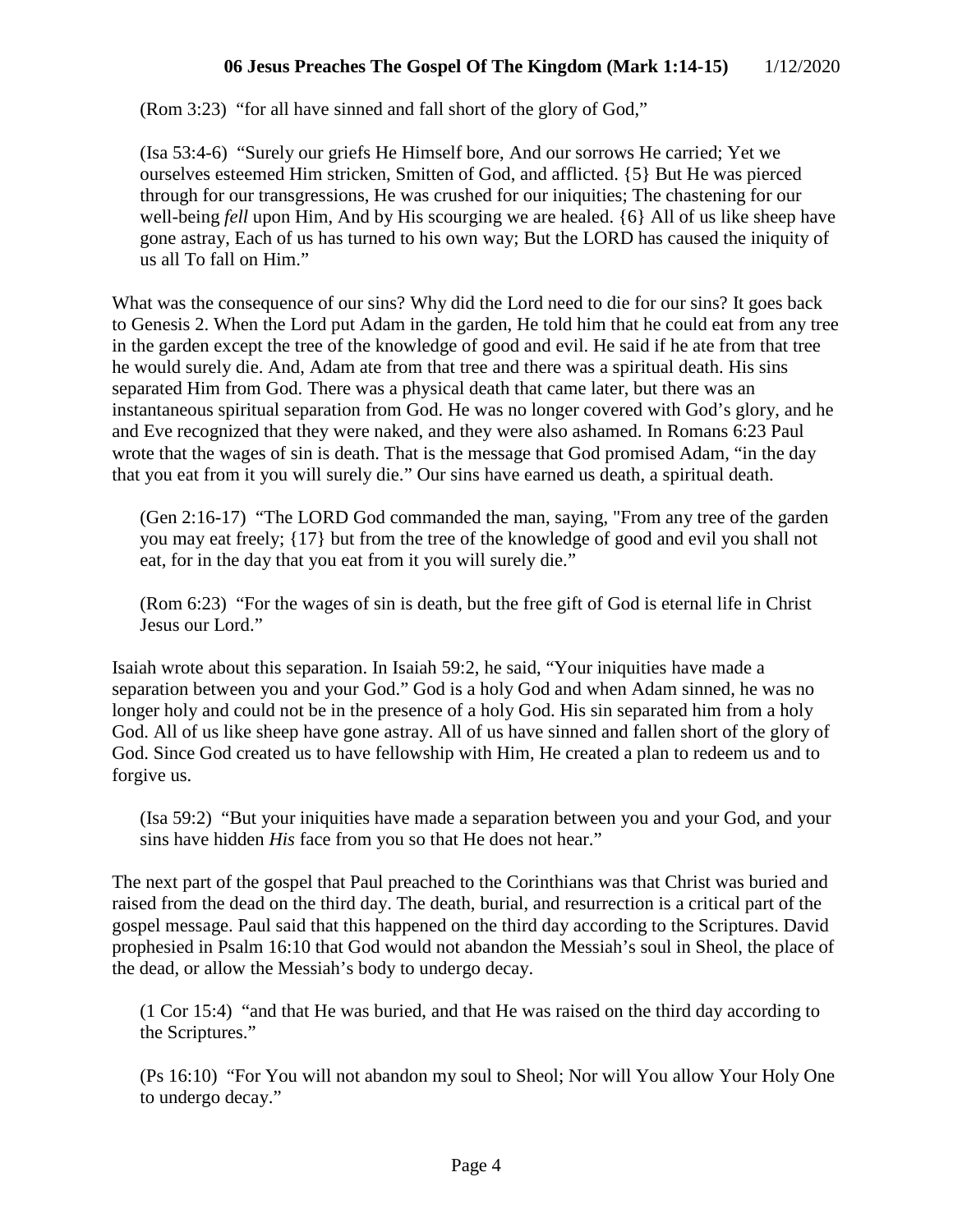In Romans 10:9-10, Paul tells us what we must do to be saved. He said we must confess Jesus as Lord and believe in our hearts that God raised Him from the dead. We must believe and confess that Jesus is the Messiah, and we must also believe in the resurrection of Jesus from the dead is very much a part of the gospel message. (Note: it is not enough to believe that Jesus is the Christ, the Messiah, we must confess Him to be our Lord or Master. In James 2:19, he wrote that the demons also believe and shudder. The demons know that Jesus is the Messiah and part of the Godhead, but they have not submitted their life to Him as Lord.)

(Rom 10:9-10) "that if you confess with your mouth Jesus *as* Lord, and believe in your heart that God raised Him from the dead, you will be saved; {10} for with the heart a person believes, resulting in righteousness, and with the mouth he confesses, resulting in salvation."

(James 2:19) "You believe that God is one. You do well; the demons also believe, and shudder."

Paul also gave evidence of Christ's resurrection. He said that He appeared to Cephas (Peter), then to the twelve, and then to more than five hundred brethren at one time. At the time of the writing of this letter to the Corinthians, which was around 56 A.D., most of those people that saw Jesus were still alive. In Acts 26, when Paul shared the gospel with King Agrippa, he shared about the death and resurrection of the Messiah according to the prophets. He said, "for the king knows about these matters…since I am persuaded that none of these things escape his notice, for this has not been done in a corner." Paul also shared that Christ had appeared to him.

(Acts 26:22-26) "So, having obtained help from God, I stand to this day testifying both to small and great, stating nothing but what the Prophets and Moses said was going to take place; {23} that the Christ was to suffer, *and* that by reason of *His* resurrection from the dead He would be the first to proclaim light both to the *Jewish* people and to the Gentiles…{26} For the king knows about these matters, and I speak to him also with confidence, since I am persuaded that none of these things escape his notice; for this has not been done in a corner."

The message of the gospel was important to Paul, so important that he wrote a letter to the churches in Galatia to defend the gospel message. The gospel message was being attacked and perverted. There were certain Jews who were teaching that you had to keep the Law and be circumcised in order to be saved. Paul wrote that letter to correct that false teaching. He told them that if any preaches a different gospel, let him be accursed. In fact, he made that statement twice to them.

(Gal 1:6-9) "I am amazed that you are so quickly deserting Him who called you by the grace of Christ, for a different gospel; {7} which is *really* not another; only there are some who are disturbing you and want to distort the gospel of Christ. {8} But even if we, or an angel from heaven, should preach to you a gospel contrary to what we have preached to you, he is to be accursed! {9} As we have said before, so I say again now, if any man is preaching to you a gospel contrary to what you received, he is to be accursed!

Paul wanted the Galatians to know that it was not by the works of the Law that we are saved, but through faith in Christ Jesus. It is by the grace of God that we are saved. Notice what he wrote in Galatians 2:16.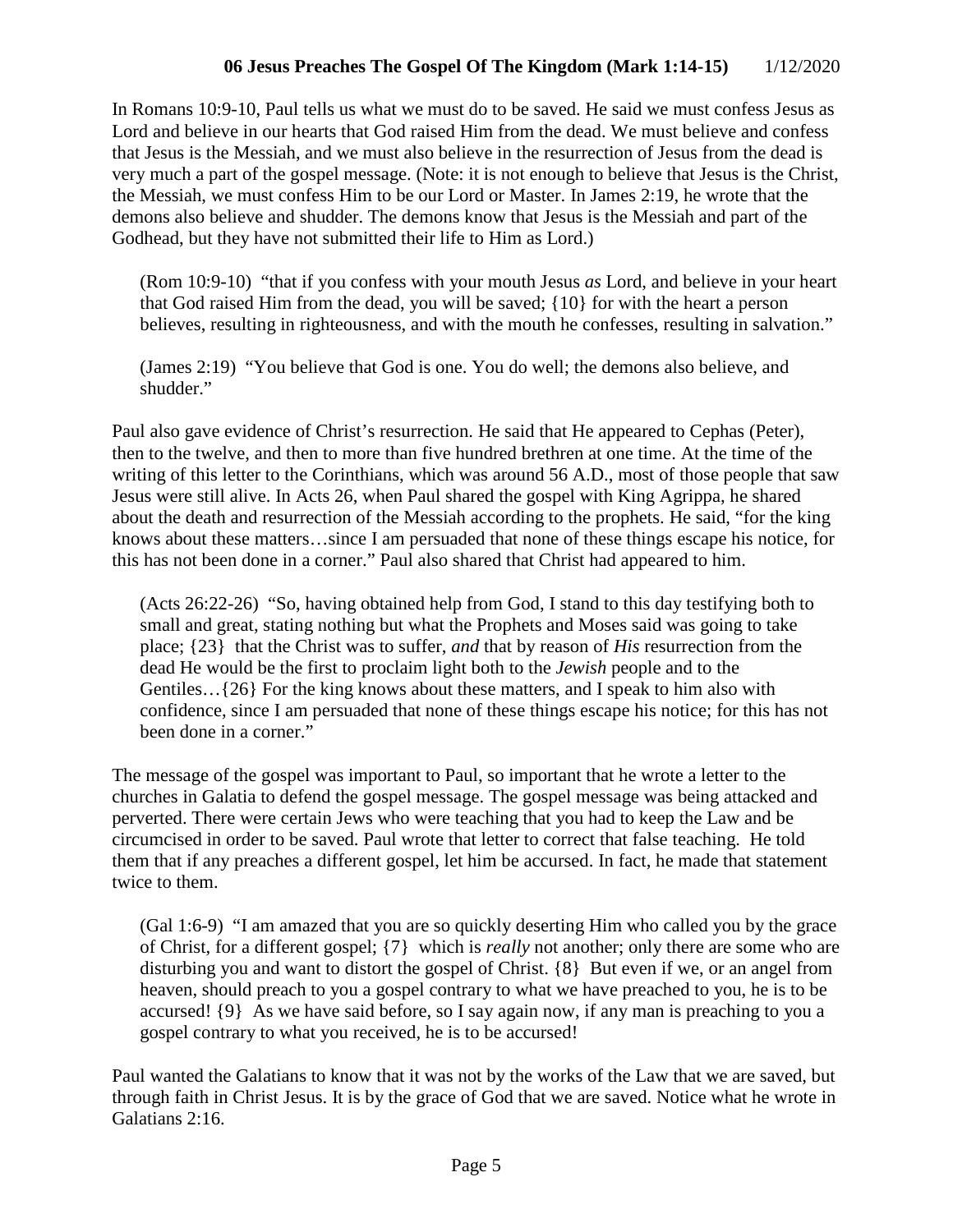(Gal 2:16) "nevertheless knowing that a man is not justified by the works of the Law but through faith in Christ Jesus, even we have believed in Christ Jesus, so that we may be justified by faith in Christ and not by the works of the Law; since by the works of the Law no flesh will be justified.

What is the message of the gospel? The message of the gospel is that God is a holy God and He created us to have fellowship with Him. Unfortunately, all of us have sinned and that fellowship with God was broken. God knew that we would sin and He created a plan to redeem us from our sins and to restore fellowship. He sent His Son to die and bear our sins on the cross, taking our punishment. When Jesus was on the cross, He said, "It is finished." He had paid for our sins in full and the veil in the temple was torn from top to bottom, signifying that fellowship with God had been restored. God raised up Jesus from the grave on the third day. To receive forgiveness for our sins, we simply have to believe that Jesus is the Messiah and that He was raised from the dead, and we must confess Jesus as Lord. It is a gift from God, not something that we can earn. In Ephesians 2:8-9, Paul said, "for by grace you have been saved through faith; and that not of yourselves, it is the gift of God, not as a result of works, so that no one may boast."

(Eph 2:8-9) "For by grace you have been saved through faith; and that not of yourselves, *it is* the gift of God; {9} not as a result of works, so that no one may boast."

We hear a lot about the gospel, but we don't hear much about the kingdom of God. We hear a lot about the church, but not about the kingdom. There are 163 verses in the New Testament where the Greek word for kingdom is used (Kingdom: basileia, Strong's G932). It is an extremely important subject. In the Vineyard movement, John Wimber taught a lot about the gospel and the kingdom of God. Their key verse comes out of Mark 1:14, our text today. Wimber had great insight and understanding of the kingdom of God. He said that Mark 1:14 was the thesis statement of Jesus' ministry here on earth.

<https://www.youtube.com/watch?v=ei60RPRWVCE&t=309s> (Video – 55-94 seconds)

In Mark 1:15, Jesus said, "The time is fulfilled, and the kingdom of God is at hand; repent and believe in the gospel." There is a correlation between the kingdom and the gospel. When a person repents and puts his faith in Christ, he is born into the kingdom of God. The gospel message shows the way into the kingdom of God.

(Mark 1:15) "and saying, 'The time is fulfilled, and the kingdom of God is at hand; repent and believe in the gospel.'"

In Jesus' encounter with Nicodemus, he told him, "Unless one is born again he cannot see the kingdom of God." Then, Jesus said, "Truly, truly, I say to you, unless one is born of water and the Spirit he cannot enter into the kingdom of God." It is very clear that responding to the gospel message and being born again is how one enters the kingdom of God. Therefore, the gospel message is the gospel of the kingdom. That is why in Matthew 4:23, Matthew said that Jesus went about proclaiming the gospel of the kingdom.

(John 3:3-5) "Jesus answered and said to him, "Truly, truly, I say to you, unless one is born again he cannot see the kingdom of God." {4} Nicodemus \*said to Him, "How can a man be born when he is old? He cannot enter a second time into his mother's womb and be born, can he?" {5} Jesus answered, "Truly, truly, I say to you, unless one is born of water and the Spirit he cannot enter into the kingdom of God."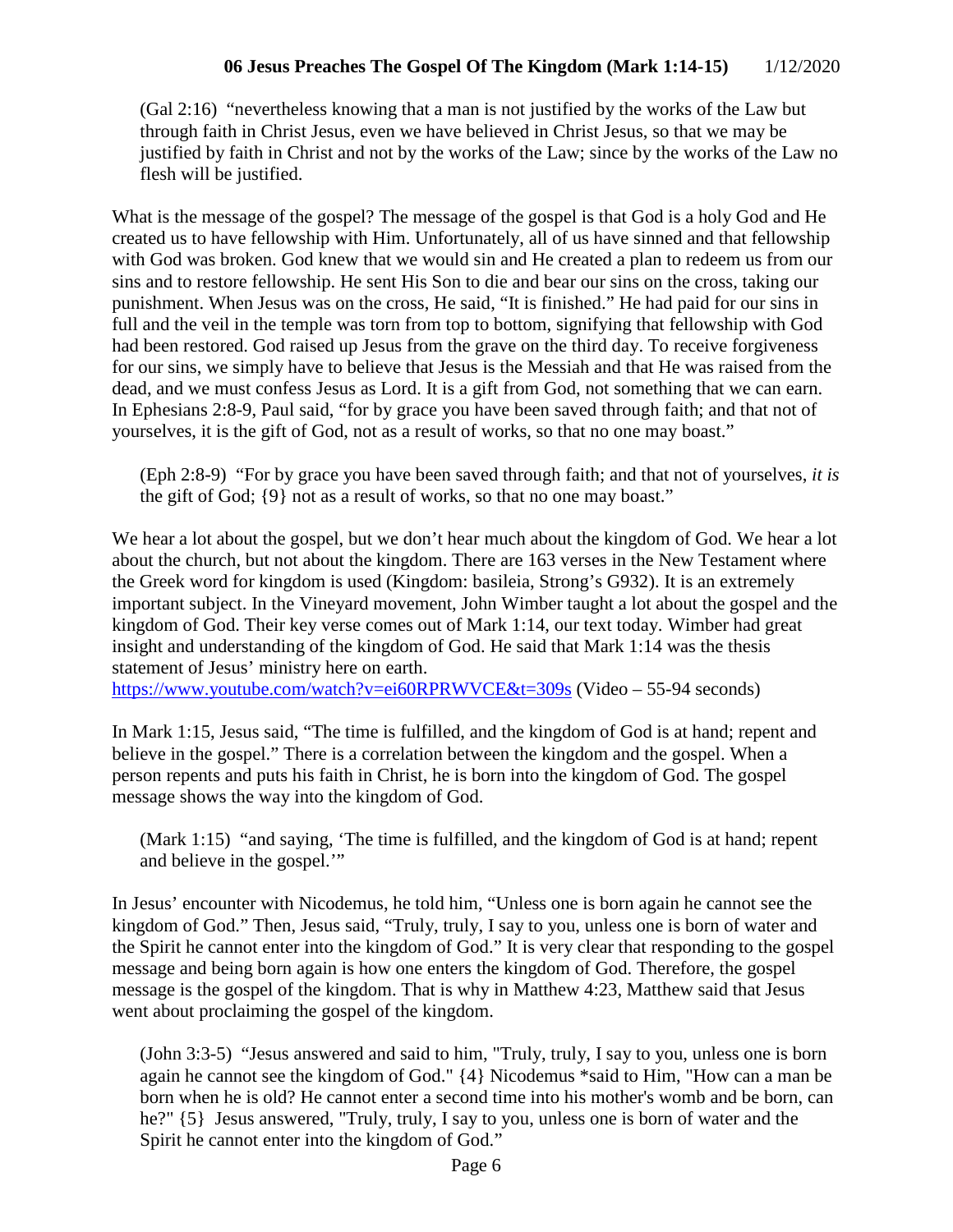Jesus proclaimed that the kingdom of God was at hand. He also taught extensively about the kingdom of God. In coming months we will cover the various parables and teachings about the kingdom of God. Jesus had a kingdom message, and the gospel was part of that message. When Jesus sent out the twelve apostles in Matthew 10:5-8, notice what He instructed them. "And as you go, preach, saying, 'The kingdom of heaven is at hand.' Heal the sick, raise the dead, cleanse the lepers, cast out demons." He commanded them to preach the kingdom of God.

(Matt 10:5-8) "These twelve Jesus sent out after instructing them: "Do not go in *the* way of *the* Gentiles, and do not enter *any* city of the Samaritans; {6} but rather go to the lost sheep of the house of Israel. {7} And as you go, preach, saying, 'The kingdom of heaven is at hand.' {8} Heal *the* sick, raise *the* dead, cleanse *the* lepers, cast out demons. Freely you received, freely give."

In Acts 19:8, Paul is in Ephesus. Even though Paul was an apostle to the Gentiles, he always went to the Jews first. As Paul entered the synagogue in Ephesus, he spoke out boldly for three months. What did he talk and reason with them about? He reasoned and persuaded them about the kingdom of God. It does not say that he reasoned with them about church, church government, prosperity, or other topics. He reasoned with them about the kingdom of God. To be fair, all those other things are included in the kingdom, but we often don't talk about the kingdom itself. As I have reflected on this, I do not preach or teach enough about the kingdom of God. I have been stirred to talk more about the kingdom of God with the people that I meet and reach out to. That is what Jesus commanded His apostles. That is the same message He has for us today. We are to preach, teach, reason, and persuade people about the kingdom of God.

(Acts 19:8) "And he entered the synagogue and continued speaking out boldly for three months, reasoning and persuading *them* about the kingdom of God."

What is the kingdom of God? If we are to preach and teach and reason about it, what is it? A kingdom has a king who rules and reigns over a defined area. The Kingdom of Saudi Arabia (KSA) is a country located on the Arabian peninsula in the Middle East. They have a border with Kuwait, Iraq, Jordan, Yemen, Oman, United Arab Emirates, Qatar, and Bahrain. The Kingdom of Saudi Arabia has a king, King Salman bin Abdulaziz Al Saud. The next King will be Prince Mohammed Bin Salman Al Saud, known as MBS, who will ascend to the throne after his 83 year old father dies. The King may have a parliament or other administrative branches, but in a kingdom, the king makes the final decisions. It is a very different form of government than we have in the United States, where we have a balance of powers, with the President being one of the three powers.

In the kingdom of God, God is the King. We read I Psalm 10:16, "The Lord is King forever and ever." In John 18:33-37, Jesus is speaking with Pilate, having been arrested by the Jews and turned over to him to be executed. Pilate is investigating the charges. The Jews tried to incite Pilate by saying that Jesus was calling Himself King, which would have been a threat to Pilate. Pilate asked Jesus, "Are You the King of the Jews?" Jesus then tells Pilate, "My kingdom is not of this world," and that if it had been, His servants would be fighting. He said, "My kingdom is not of this realm." The kingdom of God is not of this world or realm. Then Pilate said, "So You are a King." Jesus affirmed this saying, "You say *correctly* that I am a king. For this I have been born, and for this I have come into the world, to testify to the truth. Everyone who is of the truth hears My voice." Jesus and God are One and the same. The Lord is King. Jesus is King. The kingdom of God is not earthly, but is in heaven.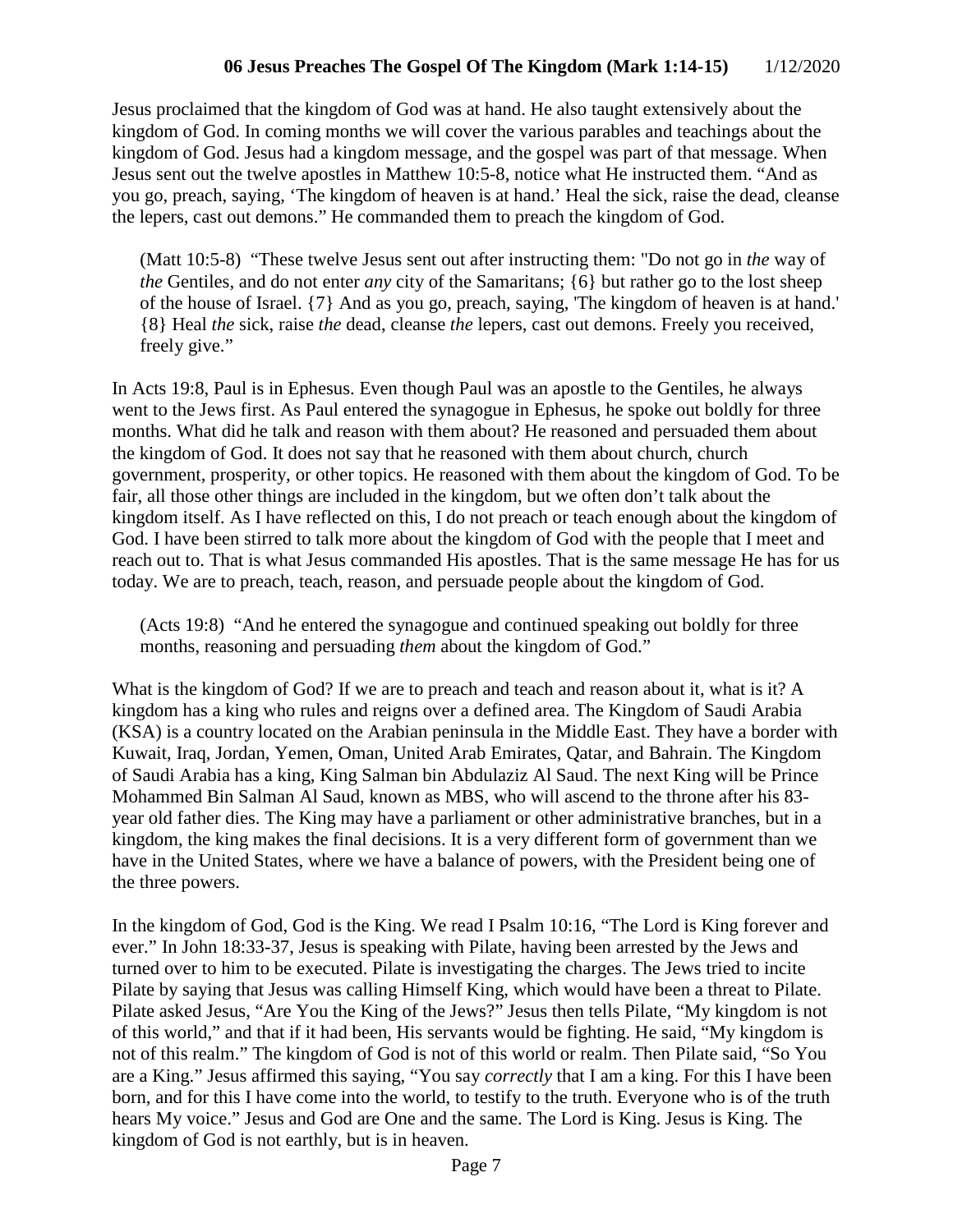(Ps 10:16) "The LORD is King forever and ever; Nations have perished from His land."

(John 18:33-37) "Therefore Pilate entered again into the Praetorium, and summoned Jesus and said to Him, "Are You the King of the Jews?" {34} Jesus answered, "Are you saying this on your own initiative, or did others tell you about Me?" {35} Pilate answered, "I am not a Jew, am I? Your own nation and the chief priests delivered You to me; what have You done?" {36} Jesus answered, "My kingdom is not of this world. If My kingdom were of this world, then My servants would be fighting so that I would not be handed over to the Jews; but as it is, My kingdom is not of this realm." {37} Therefore Pilate said to Him, "So You are a king?" Jesus answered, "You say *correctly* that I am a king. For this I have been born, and for this I have come into the world, to testify to the truth. Everyone who is of the truth hears My voice."

One of the common definitions of the kingdom of God is the rule and reign of Christ. In a sense, that is correct. I think that the Kingdom of God is a heavenly kingdom where God is the King who rules and reigns. When Jesus said, "The kingdom of God is at hand, repent and believe in the gospel," He is offering them the opportunity to enter the kingdom of God, to come under the rule and reign of God in their lives, and that it is by believing the gospel message that they could enter His kingdom.

We are not just told to preach the kingdom, we are also told in Matthew 6:33 that we are to seek first His kingdom and His righteousness. To seek first says that it is a priority, something that we do before anything else. When Jesus said this, His kingdom refers to the Father's kingdom. We are to seek first the kingdom of God.

(Matt 6:33) "But seek first His kingdom and His righteousness, and all these things will be added to you."

A few verses earlier, in Matthew 6:9-10, Jesus taught on prayer. He taught, "Our Father who is in heaven, hallowed be Your name. Your kingdo come. Your will be done, on earth as it is in heaven." Part of seeking first the kingdom is praying for His kingdom to come here on earth and for His will to be done here on earth. Jesus wants us to preach the kingdom and bring His rule and reign here to people here on earth. He wants us to help people enter into His kingdom. That is why Jesus constantly talked about the kingdom of God. That is why Paul and the other apostles talked about the kingdom of God.

(Matt 6:9-10) "Pray, then, in this way: 'Our Father who is in heaven, hallowed be Your name. {10} Your kingdom come. Your will be done, on earth as it is in heaven."

## **3. The Invitation**

Jesus gave people an invitation. He said, "The time is fulfilled." In other words, the Messianic King that you have been waiting for has come. The kingdom of God is here. It is time to receive the King and enter the kingdom of God.

(Mark 1:15) "and saying, 'The time is fulfilled, and the kingdom of God is at hand; repent and believe in the gospel."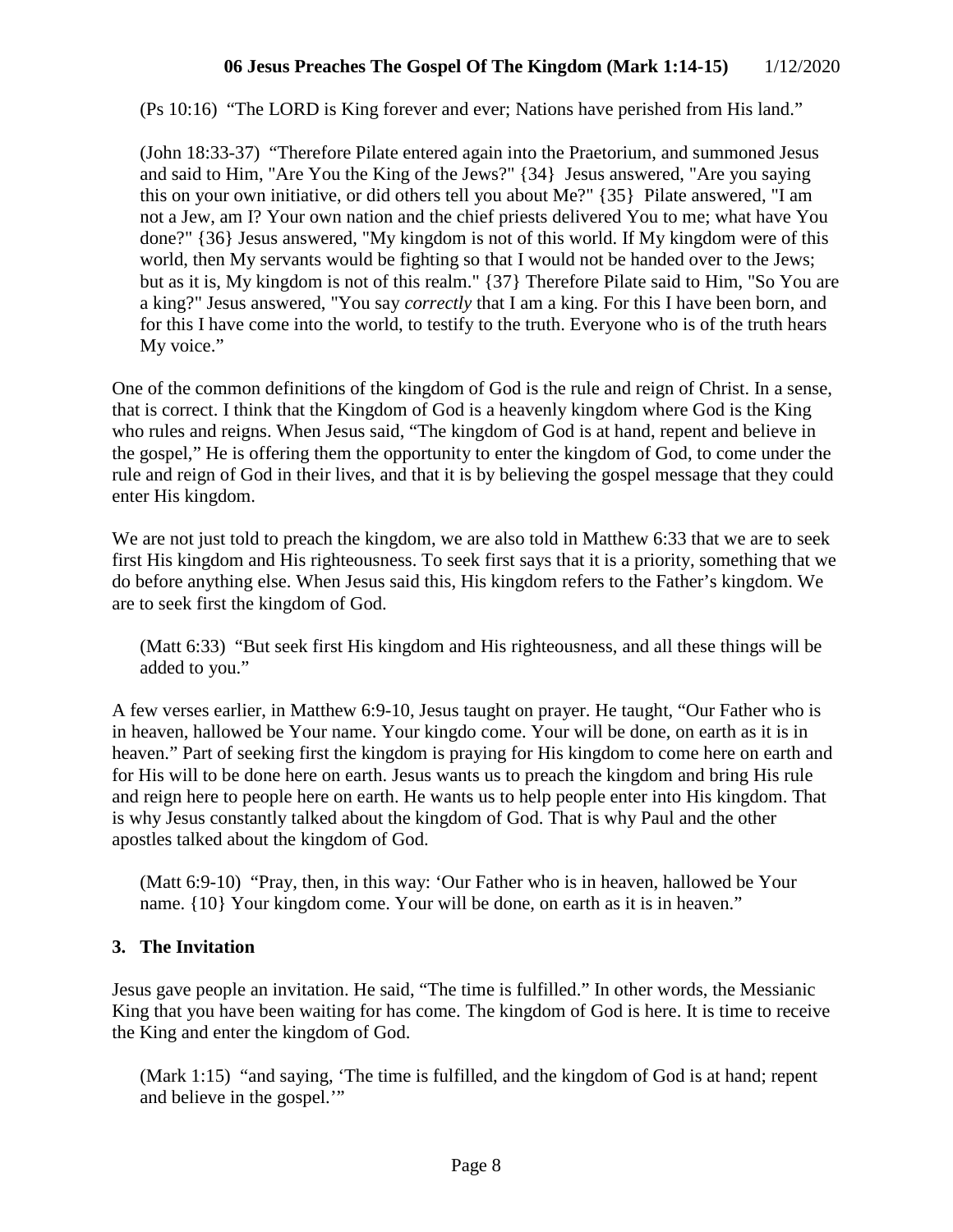In 2 Corinthians 6:2, we find that Paul had preached a similar thing to the Corinthians. He quotes Isaiah 49:8 which talks about the say of salvation, and he told them, "Behold, now is the acceptable time, behold, now is the day of salvation." The Messiah has arrived, the day of salvation has arrived, and it is time to receive Christ. That is the invitation that Jesus gave. It is an invitation that the Apostle Paul also gave.

(2 Cor 6:2) "for He says, "AT THE ACCEPTABLE TIME I LISTENED TO YOU, AND ON THE DAY OF SALVATION I HELPED YOU." Behold, now is "THE ACCEPTABLE TIME," behold, now is "THE DAY OF SALVATION"—

Jesus exhorted them to repent and believe in the gospel. Don't wait until tomorrow. Today is the day of salvation. Repent and believe today. There is an urgency for them not to put off or procrastinate on this most important decision.

I began this morning by telling about some TV sermons that I surfed through. I also watched an old re-run of Billy Graham at one of his crusades, and I heard someone preaching the message of the gospel. It was refreshing, even if it was about thirty years old. It was simple, concise, and it challenged everyone to repent and receive Christ into their life. The people got up from their seats all over the auditorium and the aisles were full of people streaming to the front. They understood that today is the day of salvation. They knew that now is the acceptable time. They repented by turning away from their sins and ruling their own lives and asked Jesus to be the Lord and King of their life. They were confessing Jesus as their Lord. Thousands of people were entering into the kingdom of God by repenting and believing in the gospel.

## **Conclusion and Applications**

Perhaps you are here this morning and you have never entered into the kingdom of God. You have never received Christ into your life. You have never confessed Jesus as your Lord. This morning, I declare to you that the time is fulfilled. Today is the acceptable time. Don't put off that decision. I plead with you to repent and believe in the gospel. Believe that God sent His Son, Jesus, to come to earth, live a sinless life and die on the cross for our sins. Believe that God raised Jesus from the dead and went back to be with His Father. This morning, if you believe that, I encourage you to get up and come forward to receive Christ. Behold, now is the day of salvation.

Some of you may have already received Christ into your life, but you may not have been seeking first His kingdom. Other things have crept in and the kingdom of God has not been your priority and passion. I encourage you to repent and put Jesus, our King, back on the throne of your life. Today is an acceptable time to get back under the rule and reign of Christ in your life. Repent and seek first His kingdom and His righteousness this year.

For others that have already made Jesus Lord of their life, what is the message that you share? Do you preach the kingdom of God? Do you tell people how to enter the kingdom of God? We are to preach the kingdom of God and the gospel of the kingdom. Make a commitment this year to preach the kingdom of God.

Let's pray.